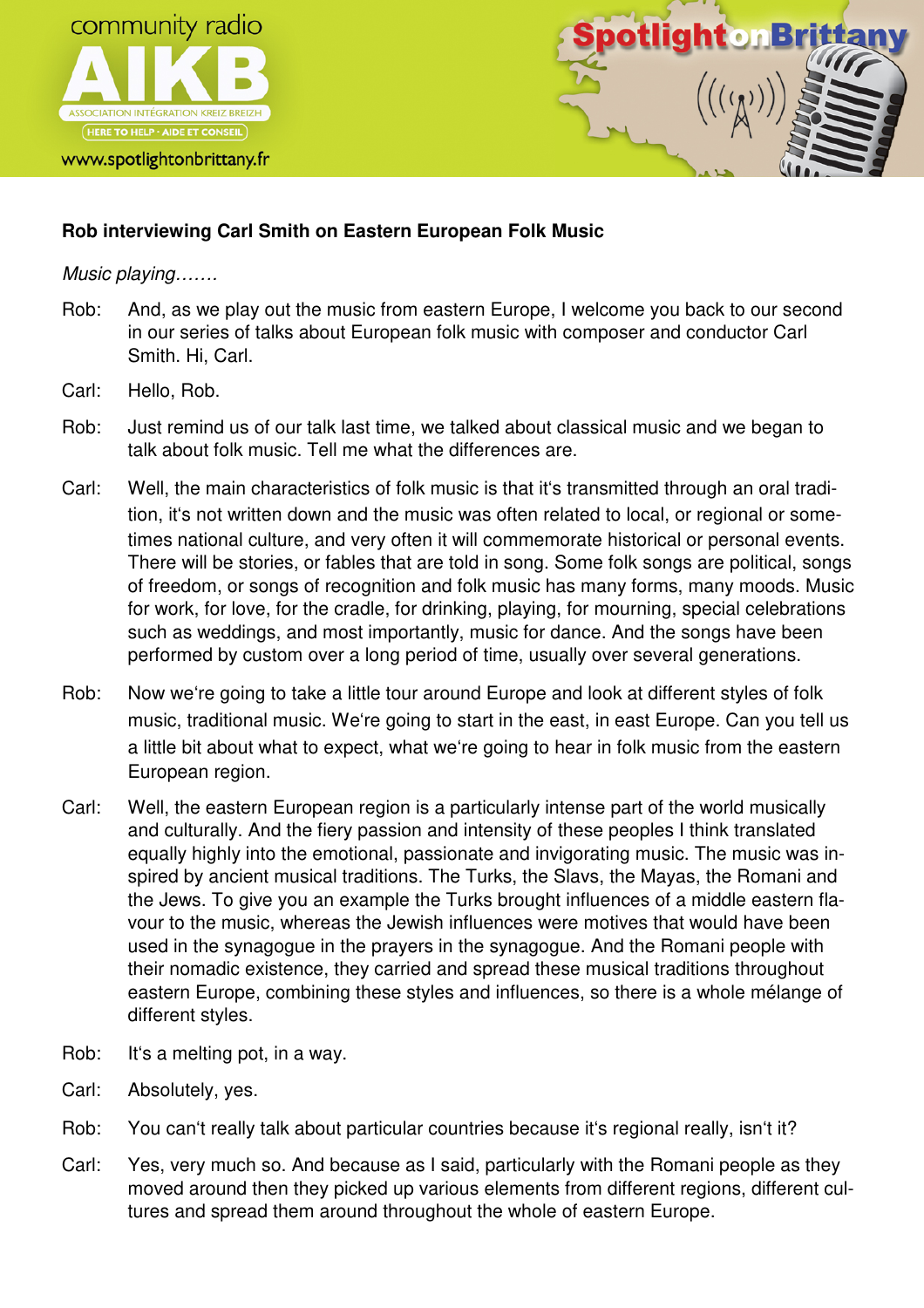



- Rob: And so this folk music was played informally.
- Carl: Very much so, yes.
- Rob: In and around the village?
- Carl: Yes. And some folk tunes are very, very simple. Perhaps a single, unaccompanied melody, some just by one person or maybe several people as a chant. Perhaps without any harmony, and without any accompaniment apart from sometimes a percussion instrument to give a little bit of rhythm to it. And other songs are polyphonic which means they might be two or more melodies sung or played all at the same time so quite complex music.
- Rob: And it's very distinctive.
- Carl: It is.
- Rob: So, tell us a little bit about how it's distinguished from other sorts of music.
- Carl: Well, there are three elements that I think that make eastern European folk music quite distinctive. And the first element is really the scales, the notes used and the pitch of the notes. Sometimes to our western ears this eastern European music can sometimes sound sightly off-key.
- Rob: Can you give us an example?
- Carl: Well, the reason for that is much of the music uses a different arrangement of scales and notes from those that we are normally used to hearing. So, most western music is based on this sort of scale.

(Music playing ….. scales….)

 But, very commonly, you will find a five-note scale, which is known as a pentatonic scale and this is very common in far eastern music, places like China and Japan, but it is also very commonly found in the eastern European music, and the notes of the scale are like this.

(Music playing ….. scales….)

So, if I just play around with those a little bit…

(Music playing)

…. immediately that sounds a little bit far eastern, doesn't it?

- Rob: Mmm, yes indeed.
- Carl: Sometimes those five notes mean that more notes are filled in between them so it sounds more like this…

(Music playing)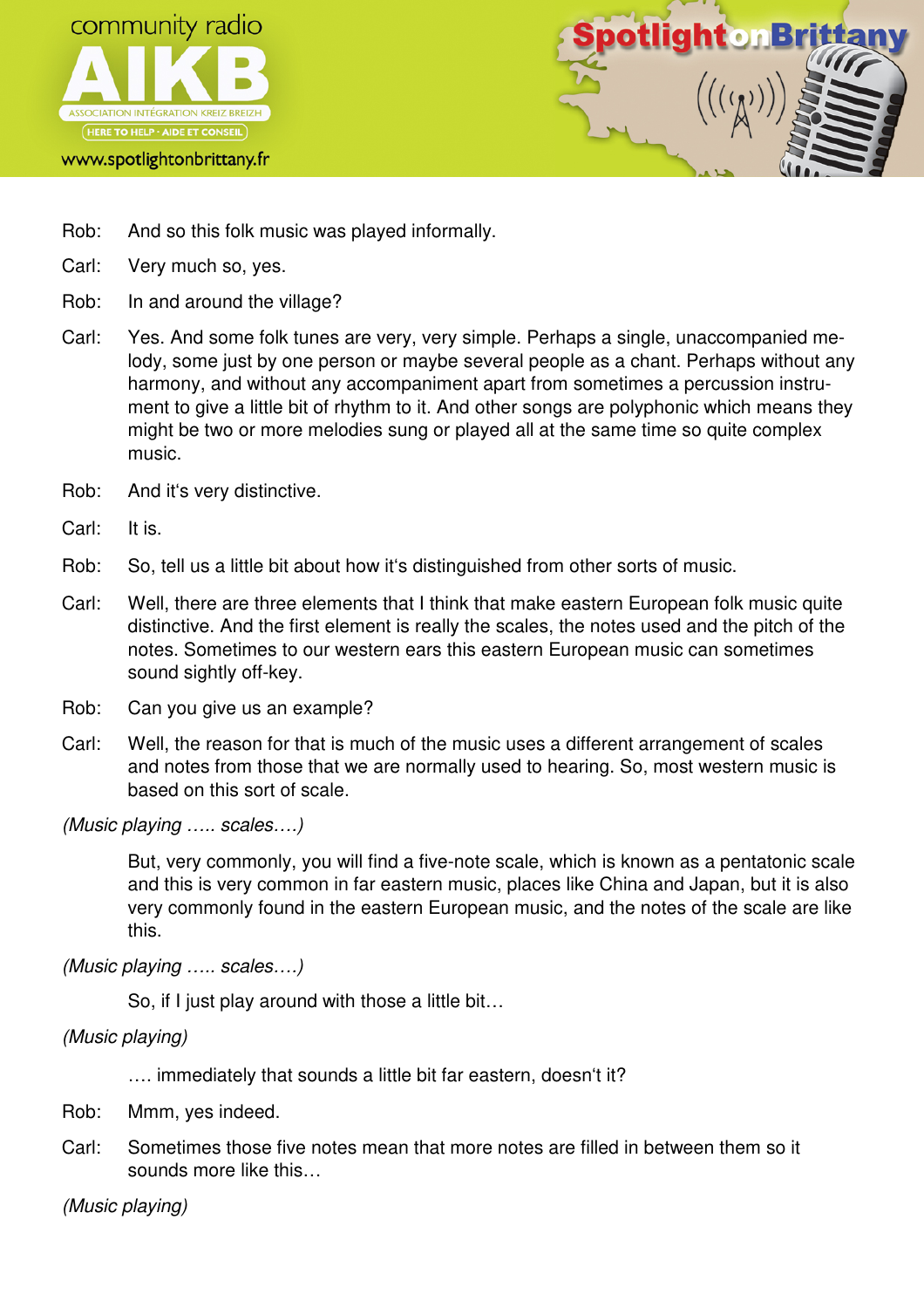

#### www.spotlightonbrittany.fr



 … and then there is a further variation the Romanian melodies use a slightly different scale which is like this …

## (Music playing)

 … and then there's the pitch of the notes. When playing, or singing the musicians deliberately squeeze the notes so that the notes tend to slide into each other. And to western ears, this can make the music sound a little off-key. I'm not suggesting this is a bad thing, this is simply part of the musical tradition.

- Rob: But the rhythms I suppose are going to be different as well, aren't they?
- Carl: Yes. Very much so. The rhythms again … most western music traditionally uses quite regular rhythms made up of two, three or four beat phrases. To give you two very simple examples, 'Twinkle, Twinkle Little Star" …

(Music playing) one, two, three, four

… and "Happy Birthday" …

### (Music playing)

 … while eastern European music in contrast uses irregular rhythms and strong emphasis on different beats in the melody. So here is a simple Hungarian melody that is actually very much like "Twinkle, Twinkle Little Star" but the rhythmic feel is very different…

### (Music playing)

 … and very often a very common accompaniment is a drone. We're used to a drone type of accompaniment for example with Scottish bagpipes or Celtic bagpipes where the drones will play long, continuous notes like this …

### (Music playing)

 … but a lot of eastern European music the drones have a more rhythmic feel to them, something like this. This is a melody from Macedonia.

### (Music playing)

- Rob: Let's talk about some of the instruments that are typical for this region. This eastern European region. We know that they play the accordion, we're very familiar with that here in France, they use violins.
- Carl: Yes.
- Rob: They also use bagpipes as you mentioned.
- Carl: Yes.
- Rob: Or something like bagpipes.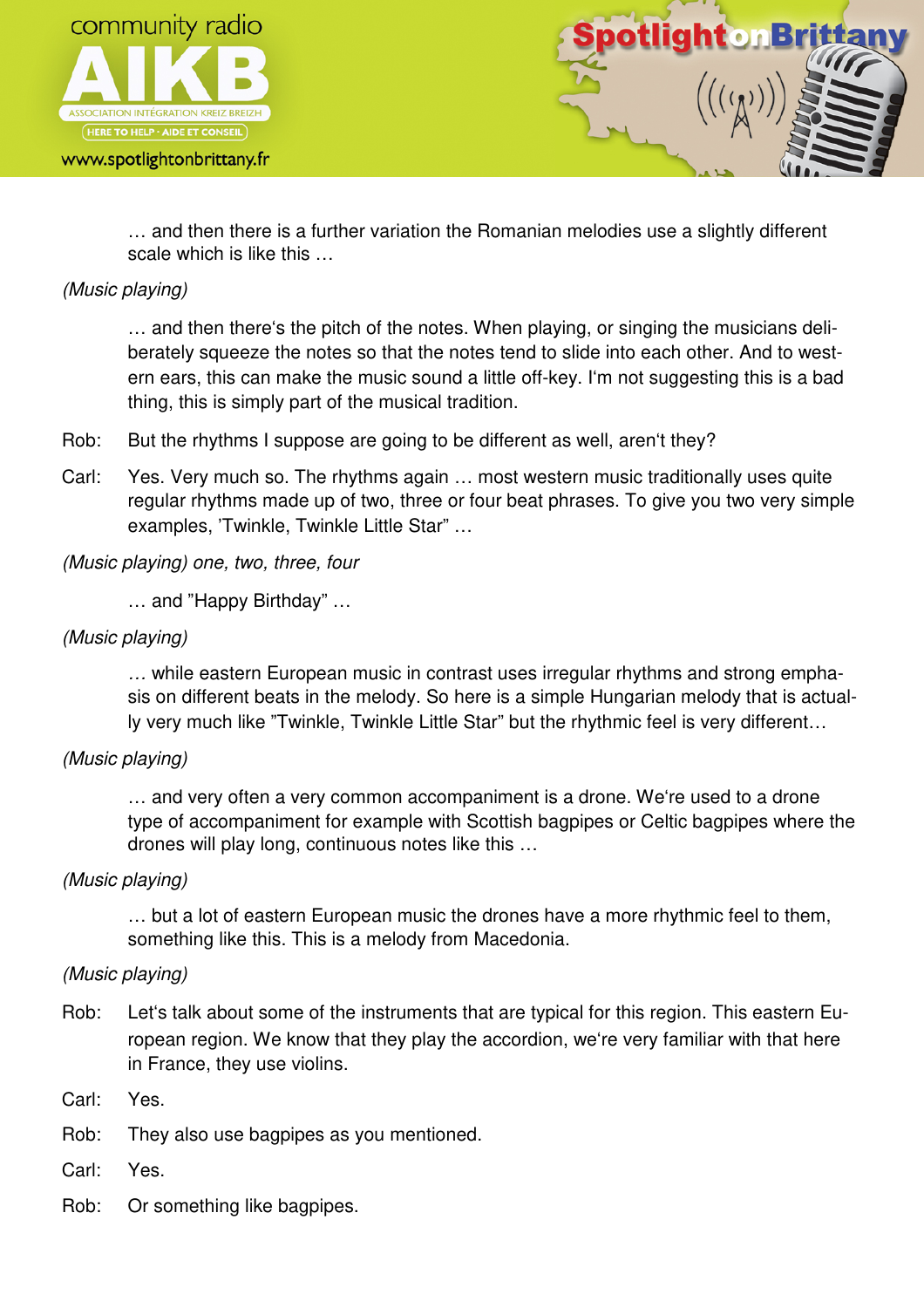

#### www.spotlightonbrittany.fr



- Carl: Yes.
- Rob: What other kinds of instruments do they use?
- Carl: Well, many of the instruments are similar to western instruments but they are sometimes played, and tuned in a very different way from what we would normally be used to. So, for example, clarinets in western music we're used to one or two different types of clarinet, but there are many, many different types of clarinets. Some of them instead of having a single tube, some of them have two tubes so that a drone and a melody can be played at the same time on the same instrument. The same thing with flutes and pipes.
- Rob: I've seen pan pipes very much featured.
- Carl: Yes. Yes, the pipes originally would have originated from simple shepherds 'pipes and unlike the modern flute which is played traverse mostly they are blown from the end, like a recorder, and again, some of these pipes have two sets of pipes so that the player can either play two tunes at once, or play a melody on one pipe and a drone on the second pipe so in effect he or she is accompanying himself just on one single instrument.
- Rob: Does the instruments that you mention, the cymbalum, the instruments that are struck?
- Carl: Yes. The cymbalum is a stringed instrument which is a little bit like a table harp or a zither, but rather than being plucked like a zither, the strings are struck with padded mallets and it gives a lovely ringing sound, which is quite different from a plucked or a bowed instrument.

### (Music playing)

- Rob: And the drums also are a little different, aren't they?
- Carl: Yes. There are several types of drums. One is called a doumbek which is a gobletshaped hand drum and it is made of metal or clay, or sometimes of wood and it gives a very, very distinctive crisp sound. And the other one that is very common is the tupan which is a two-headed drum and it is one of the oldest and most characteristic instruments of the region.

### (Music playing)

- Rob: This eastern European style of traditional music has influenced a lot of classical composers in fact, hasn't it?
- Carl: Yes, it has. Many classical composers of eastern Europe have been inspired by the folk music of their region. So, for example people like Dvořák, Smetana, Chopin, Liszt, Bartók adapted and incorporated eastern European folk songs into many of their works. Hungarian composers like Franz Lehár and Emmerich Kálmán for example, they brought traditional musical styles into their stage works which were enormously popular throughout the world in the early  $20<sup>th</sup>$  century.